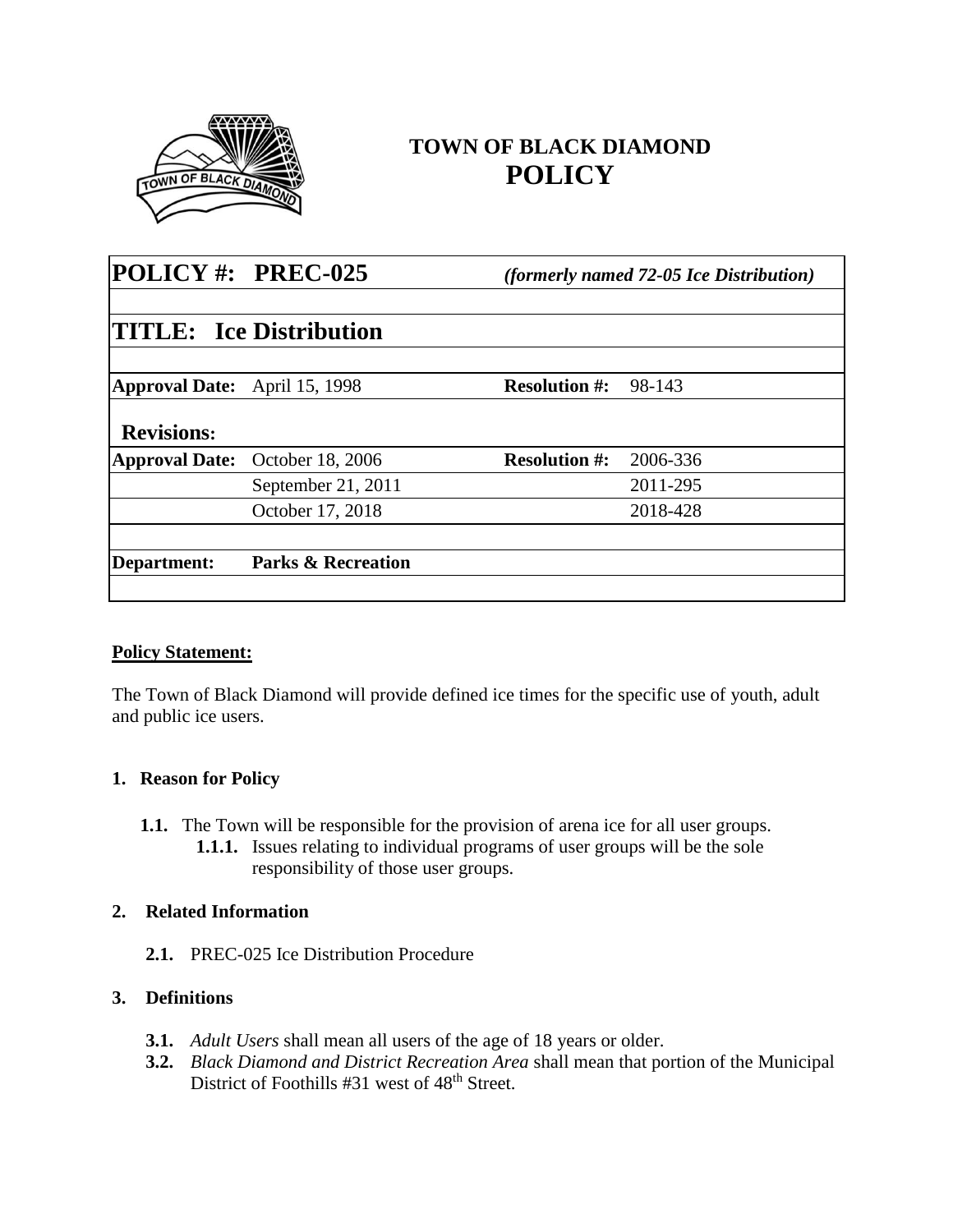



- **3.3.** *Local Youth Users* shall mean all users under the age of 18, who reside within the Black Diamond and District Recreation Area.
- **3.4.** *Manager* shall mean a person who oversees the duties, activities and business dealings of one or more employees of the Town of Black Diamond.
- **3.5.** *Non-prime Time* shall mean:

Youth 11:30 pm to 5:00 pm - Monday to Friday (excluding Statutory Holidays) Adult 11:30 pm to 5:00 pm – Monday to Friday (excluding Statutory Holidays)

- **3.6.** *Non-resident Youth* shall mean all users under the age of 18 that reside outside of the Black Diamond and District Recreation Area.
- **3.7.** *Prime Time* shall mean:
	- Youth 5:00 pm to 11:30 pm Monday to Friday (excluding Statutory Holidays) 6:00 am to 11:30 pm – Weekends and Statutory Holidays
	- Adult 5:00 pm to 11:30 pm Monday to Friday (excluding Statutory Holidays) 6:00 am to 11:30 pm – Weekends and Statutory Holidays
- **3.8.** *Season* shall mean the timeframe beginning when the first ice is installed for use and ending when the last ice is removed from use.
- **3.9.** *Special Events* shall mean tournaments, ice carnivals or other non-traditional uses.
- **3.10.** *Statutory Holidays* shall mean any day, designated by the Province of Alberta as a General Holiday, and includes those days designated as Optional Holidays.
- **3.11.** *Working Days* shall mean any day that any ice surface is rented or is available for rentals.

### **4. Responsibilities**

- **4.1.** Town Council is to:
	- **4.1.1.** Approve by resolution this policy and any amendments.
	- **4.1.2.** Consider the allocation of resources for successful implementation of this policy in the annual budget process.
	- **4.1.3.** Ensure all policies conform to the overall mission, goals and values as set out in the Town's Strategic Plan.
- **4.2.** Chief Administrative Officer (CAO) is to:
	- **4.2.1.** Ensure that this policy and procedure is reviewed every three years.
	- **4.2.2.** Ensure implementation of this policy and approve procedures and any amendments thereto.
- **4.3.** Parks & Recreation Manager is to:
	- **4.3.1.** Understand, and adhere to this policy and procedure.
	- **4.3.2.** Ensure implementation of this policy and procedure within their departments.
	- **4.3.3.** Make recommendations to the CAO for necessary policy or procedure amendments.
	- **4.3.4.** Ensure the department's employees are aware of and adhere to this policy and procedure.